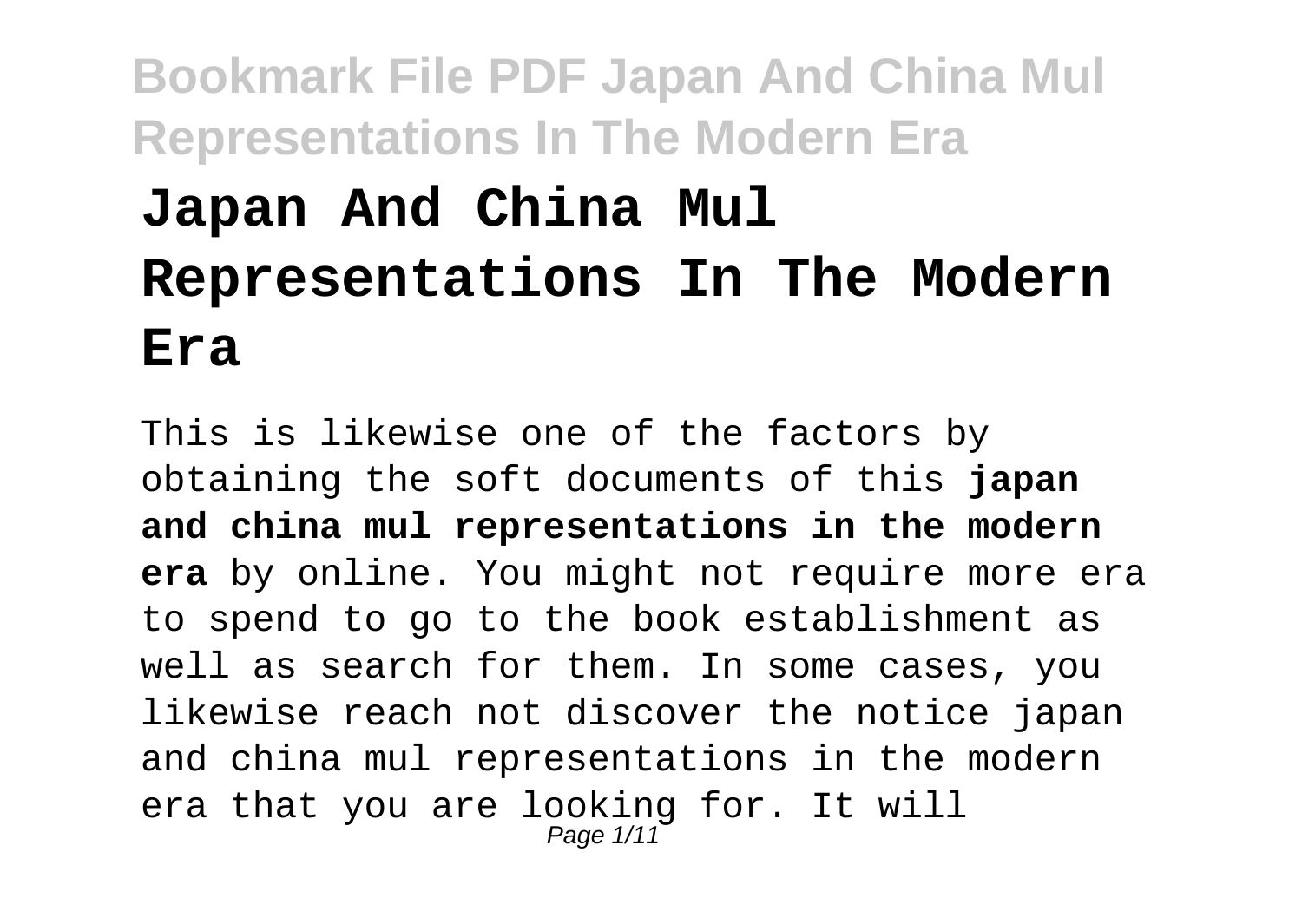**Bookmark File PDF Japan And China Mul Representations In The Modern Era** entirely squander the time.

However below, with you visit this web page, it will be consequently no question simple to acquire as without difficulty as download lead japan and china mul representations in the modern era

It will not say you will many get older as we run by before. You can attain it while perform something else at home and even in your workplace. consequently easy! So, are you question? Just exercise just what we give under as capably as evaluation **japan and** Page 2/11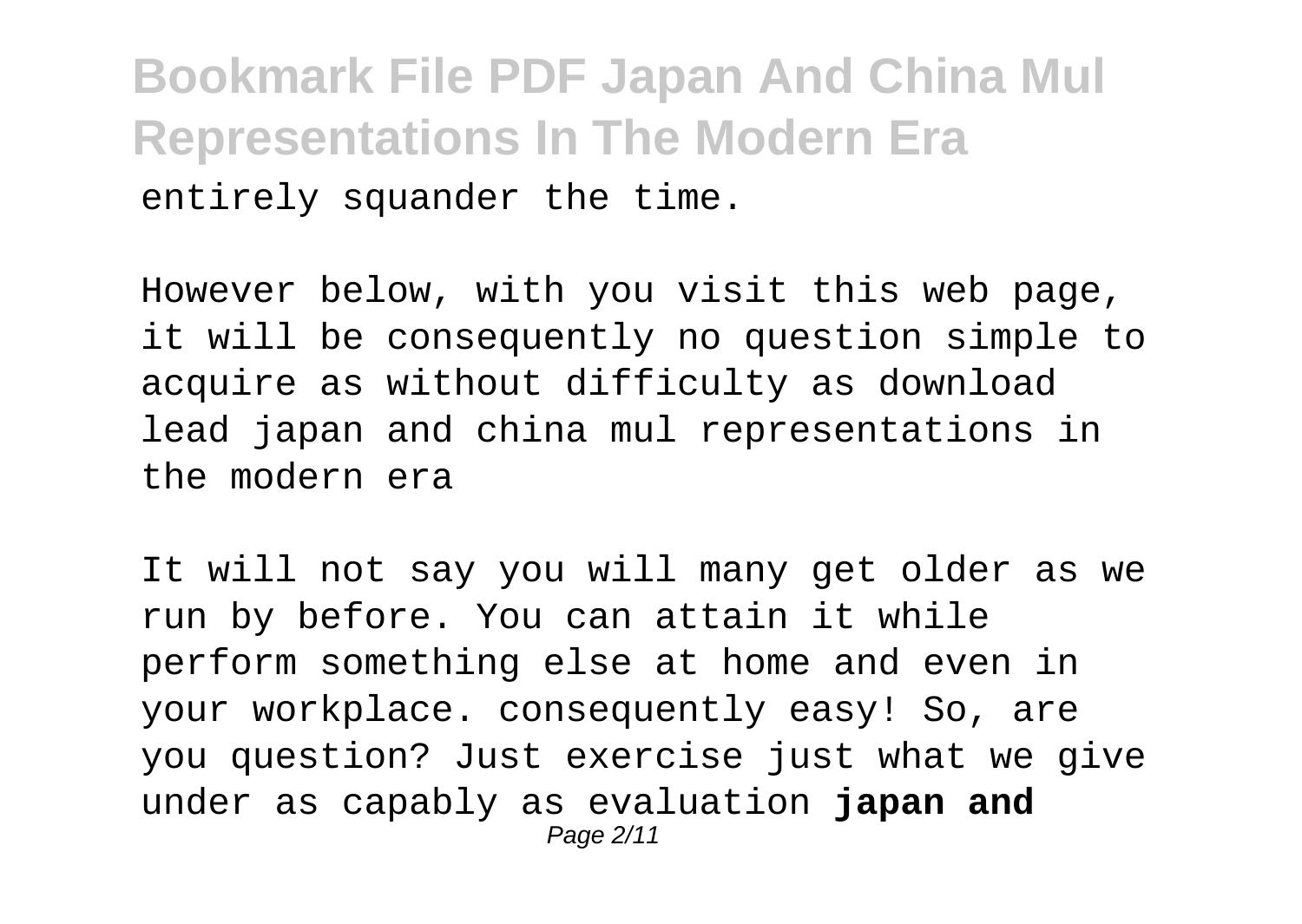**china mul representations in the modern era** what you taking into account to read!

Japan And China Mul Representations Japan's deputy defense minister further irked China on Monday when he called on Tokyo and Washington to jointly "protect Taiwan as a democratic country." ...

China Blasts Japan After Official Sounds Beijing Threat 'Wake Up' Call China urged Japan to reflect on history and correct its mistakes immediately over the Taiwan issue, said a Chinese mainland Page 3/11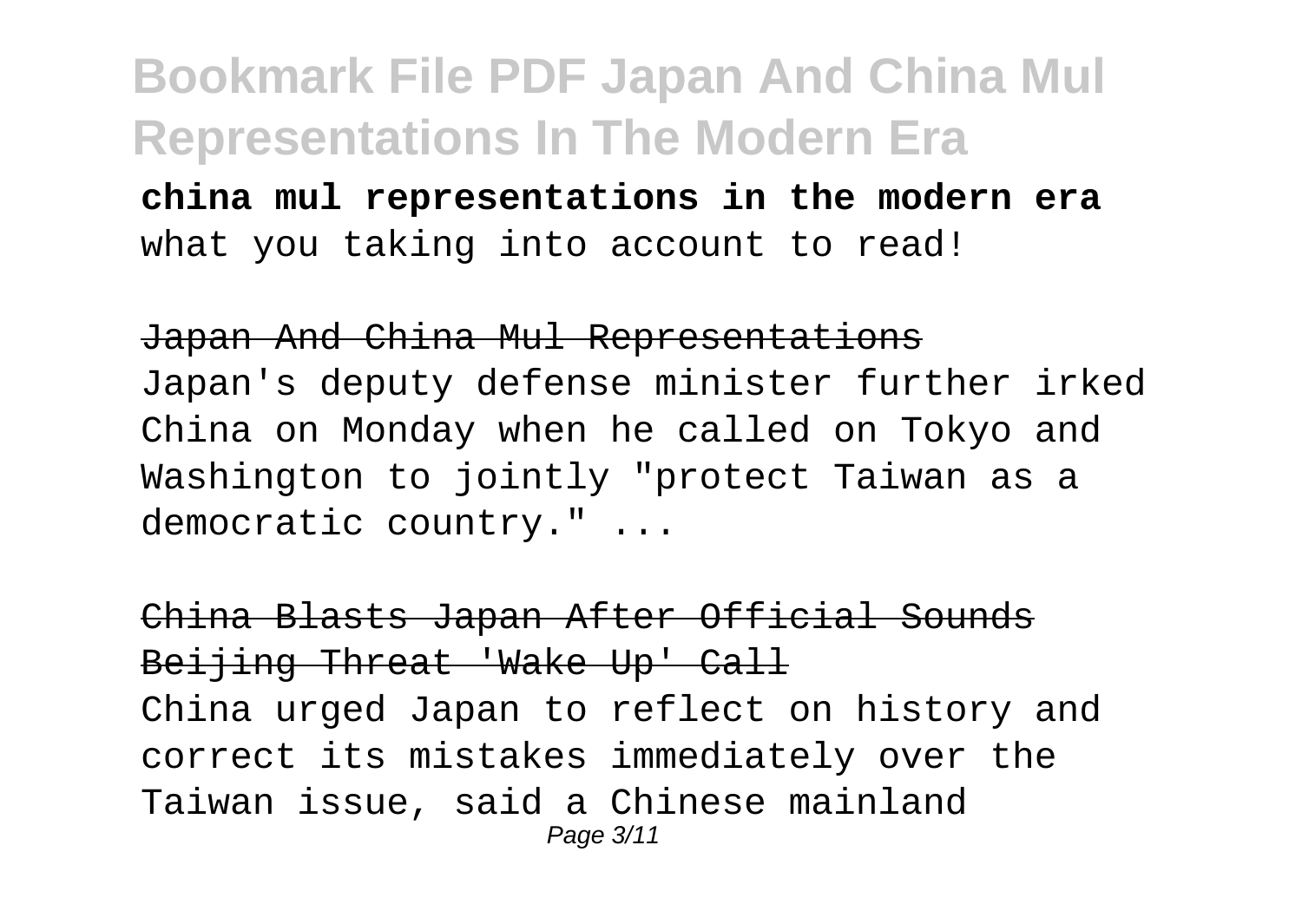**Bookmark File PDF Japan And China Mul Representations In The Modern Era** spokesperson on Tuesday.

#### China urges Japan to stop wrong words, deeds over Taiwan region

China on Tuesday blasted Japanese deputy prime minister Taro Aso remarks on defending Taiwan together with the United States if the ...

### China blasts Japan for remarks on defending Taiwan

China lodged solemn representations with the Japanese side over the matter, Wang said. Japan Sees China-Taiwan Friction as Threat to Page 4/11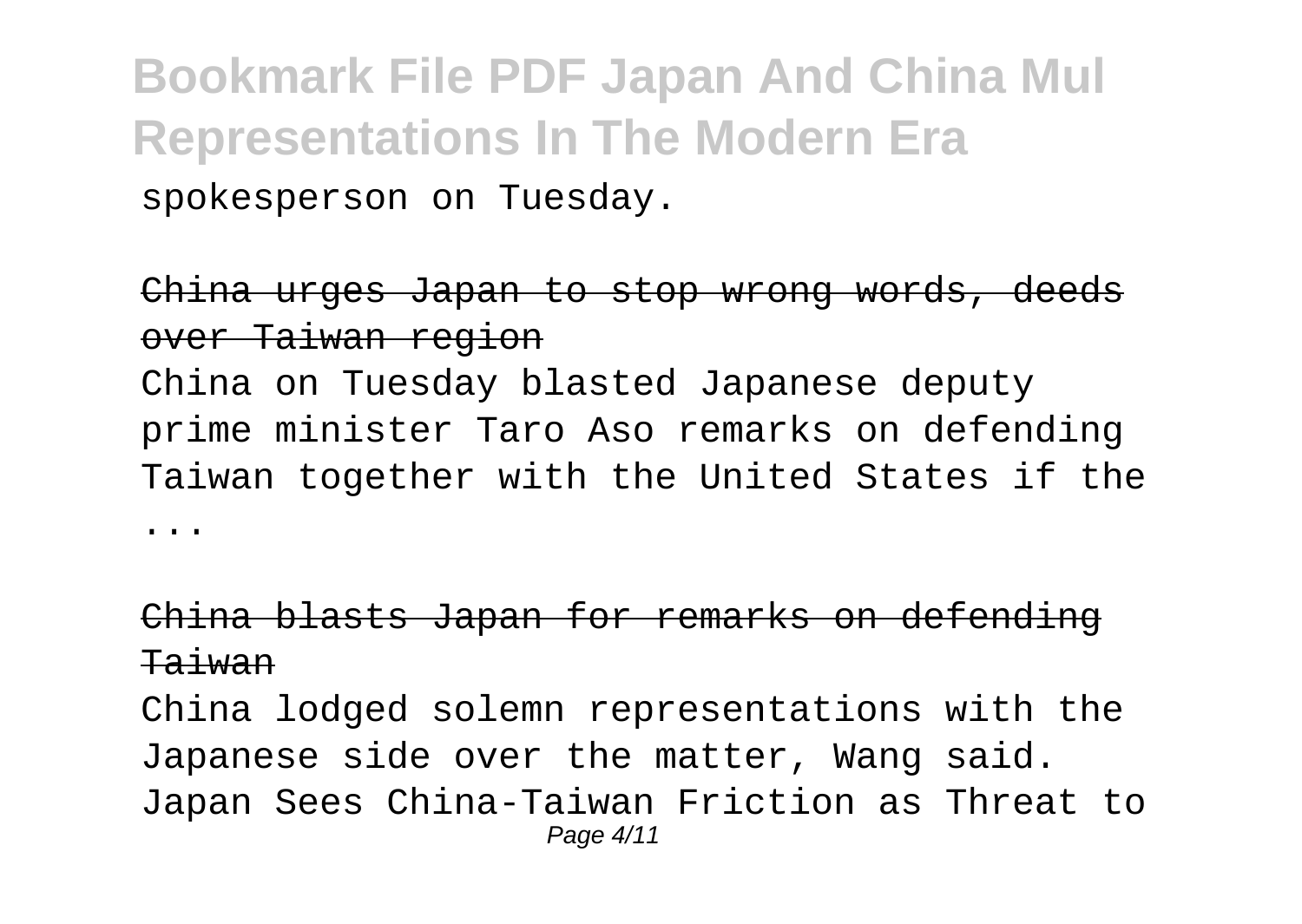Its Security Nakayama praised President Joe Biden's policy ...

#### Japan Defense Official Outlines Threat From More Assertive China

Japan recognised Beijing's authority over Taiwan in 1972 but in recent years has begun reneging on its commitments to China. Japanese ministers now fear that if anything were to ...

'Sinister, dangerous and irresponsible!' China condemns Japanese minister over Taiwan China has lodged solemn representations with Page 5/11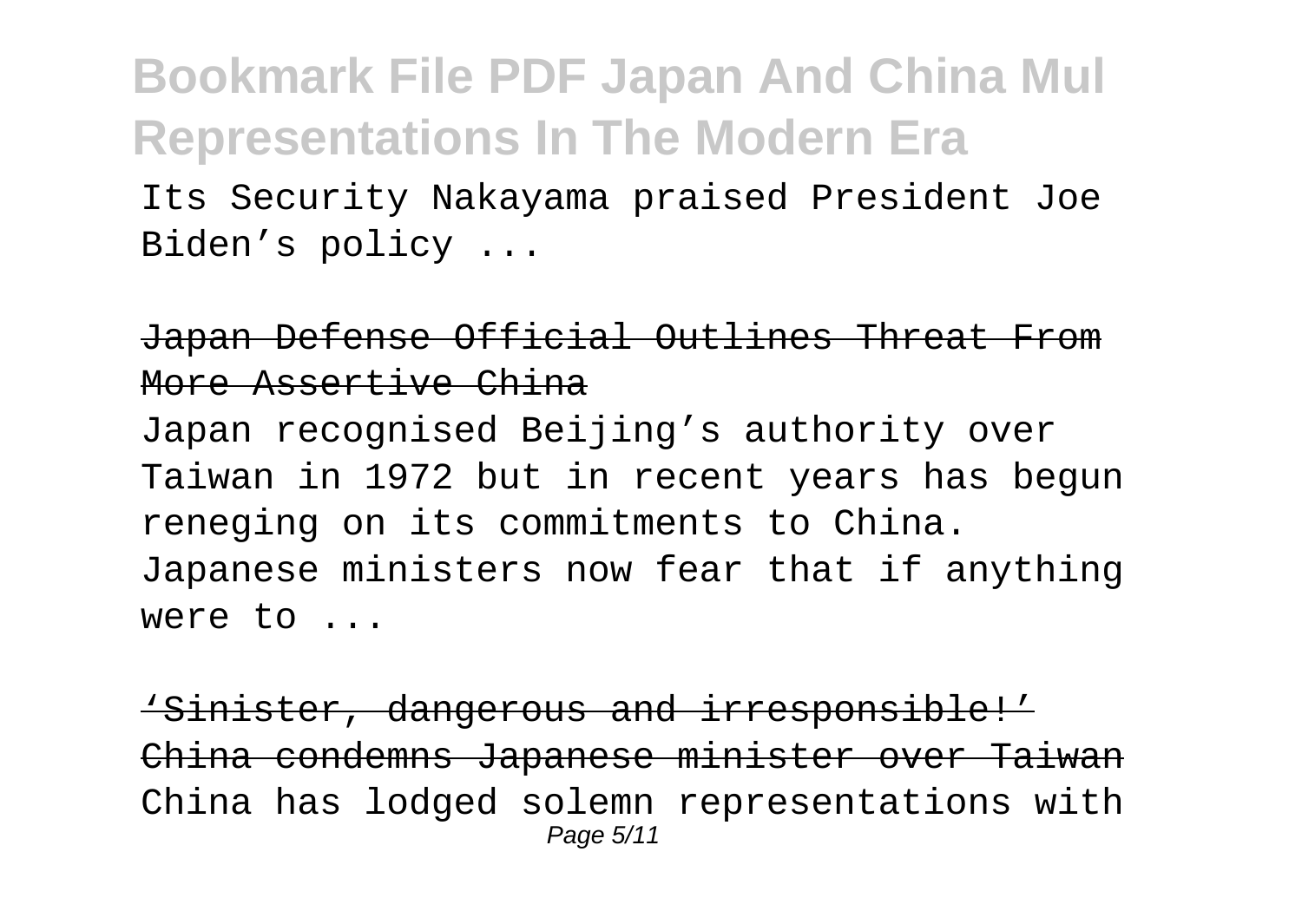the Japanese government and urged it to clarify on the matter and make ensure it will not happen again, Chinese Foreign Ministry said on Tuesday ...

China urges Japan to clarify ties with Taiwan island, condemns politician's statement aimed at 'military deregulation'

Beijing lodges diplomatic protest with Japan after defence minister calls island a 'democratic country' Last modified on Wed 30 Jun 2021 00.10 EDT China and Japan are once again embroiled in a ...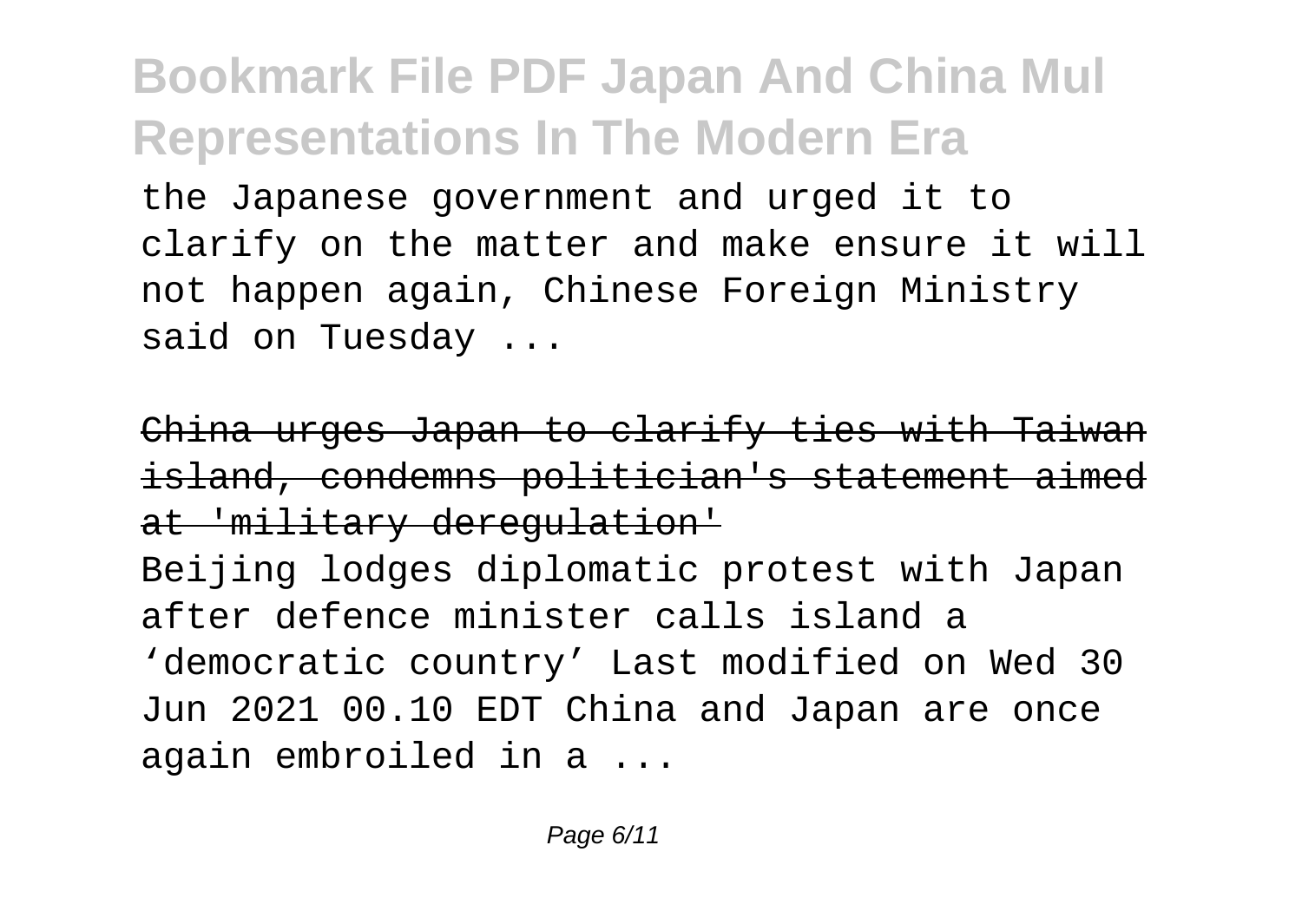### China blasts Japanese minister's 'sinister' remarks about Taiwan

Wang said China expressed its "strong dissatisfaction with the erroneous remarks" and has "lodged solemn representations" with Japan. Video: Data Revisions Leave Taiwan Unsure Where Outbreak Is ...

Japan, After Warning From China, Backtracks on Taiwan 'Country' Remarks China on Tuesday reacted sharply ... the erroneous remarks by the senior official of the Japanese government, and we have lodged solemn representations," Reuters quoted Page 7/11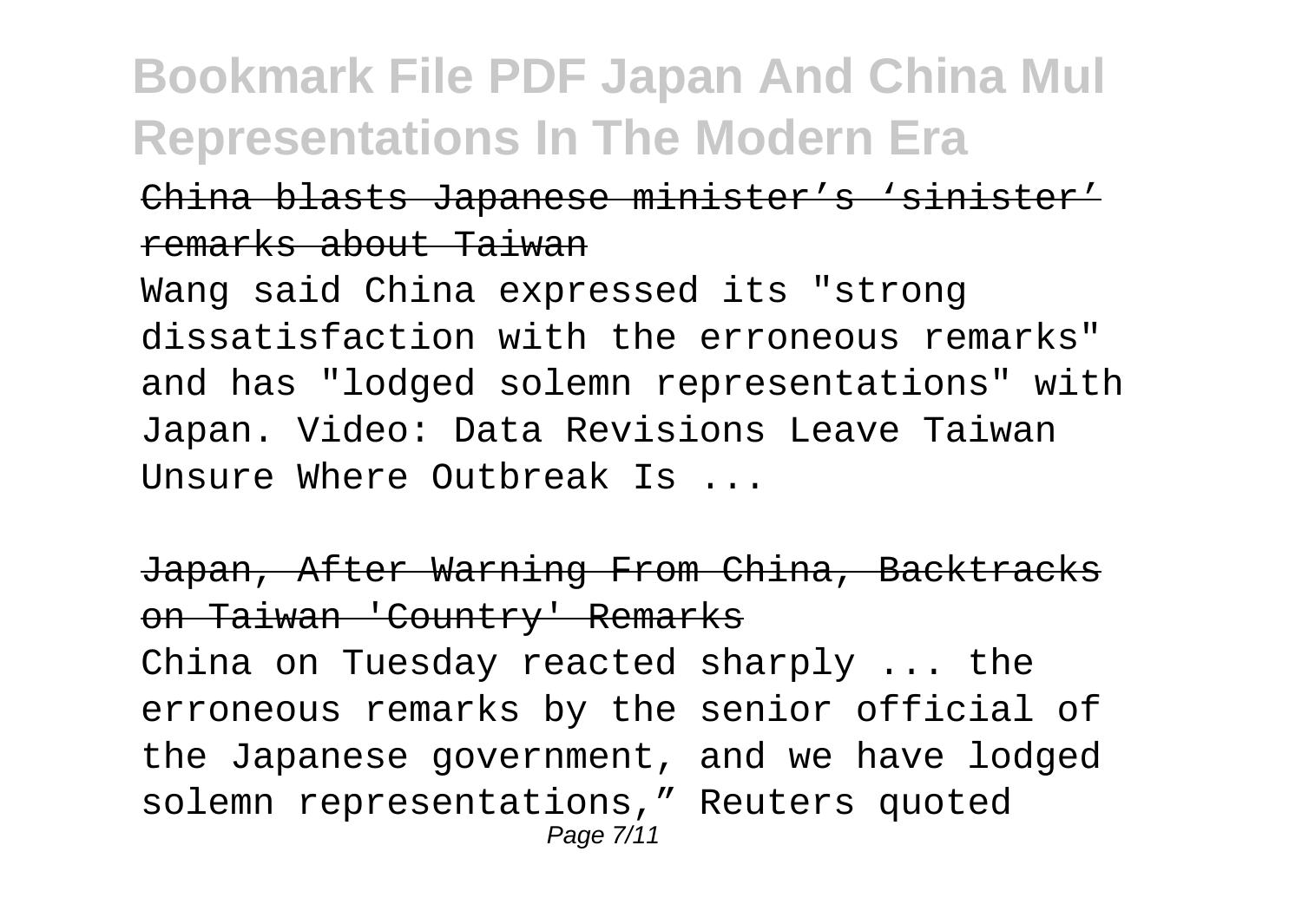**Bookmark File PDF Japan And China Mul Representations In The Modern Era** Chinese foreign ministry ...

China slams Japan's characterisation of Taiwan as a country as 'serious violation' China on Thursday expressed strong dissatisfaction with remarks by Japanese Prime Minister Yoshihide Suga, in which he called Taiwan "a country", and has lodged solemn representations with Japan ...

China urges Japan to keep promises on Taiwan question

"China is strongly dissatisfied with Japan's wrong remarks and has lodged solemn Page 8/11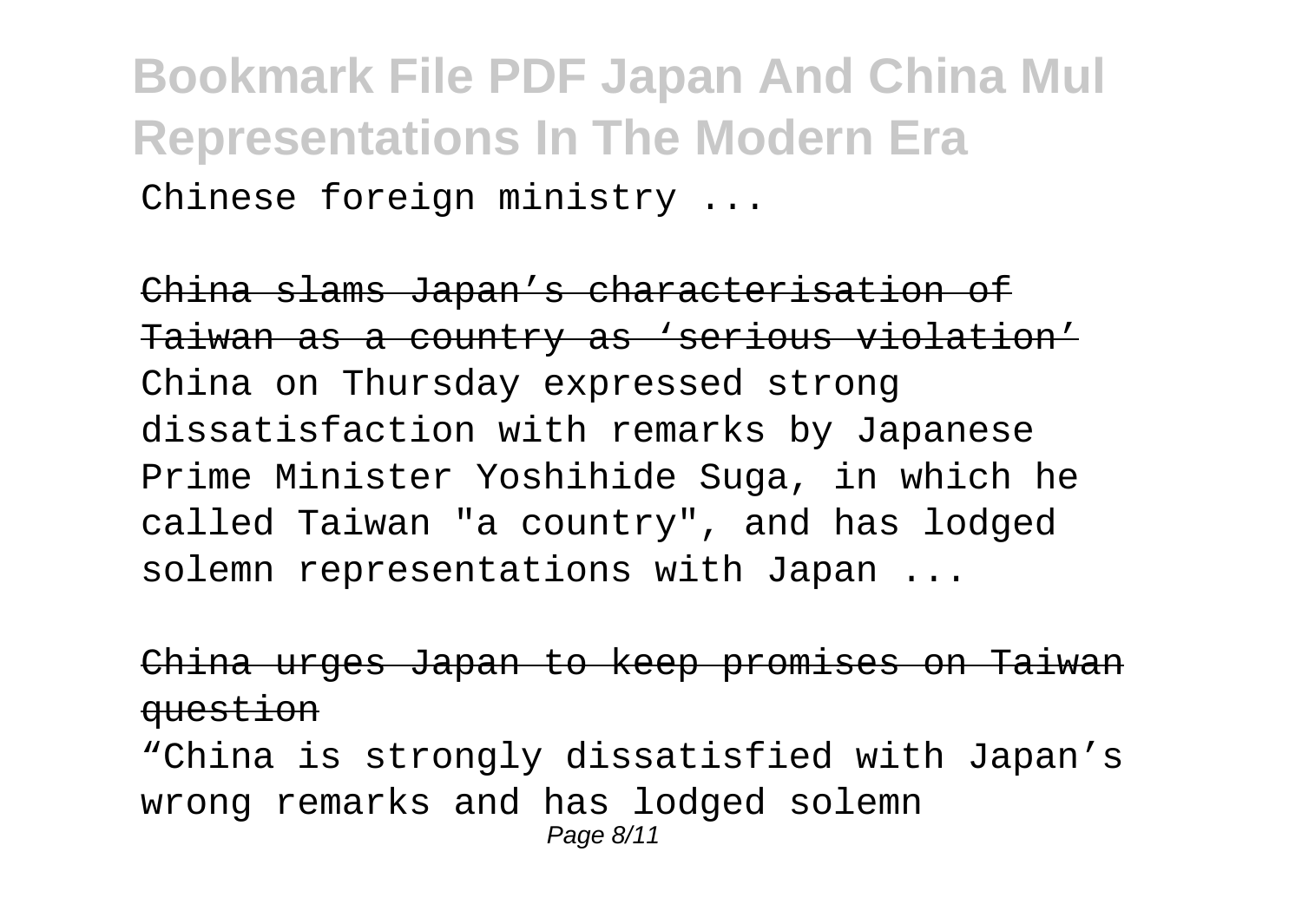representation to the Japanese side," Wang said, adding: "We ask Japan to make prompt ...

### China warns Japan after its PM refers to Taiwan as a 'country'

China claims democratically governed Taiwan as an integral part of its territory. "We deplore the erroneous remarks by the senior official of the Japanese government, and we have lodged solemn ...

Japan minister says necessary to 'wake up' to protect Taiwan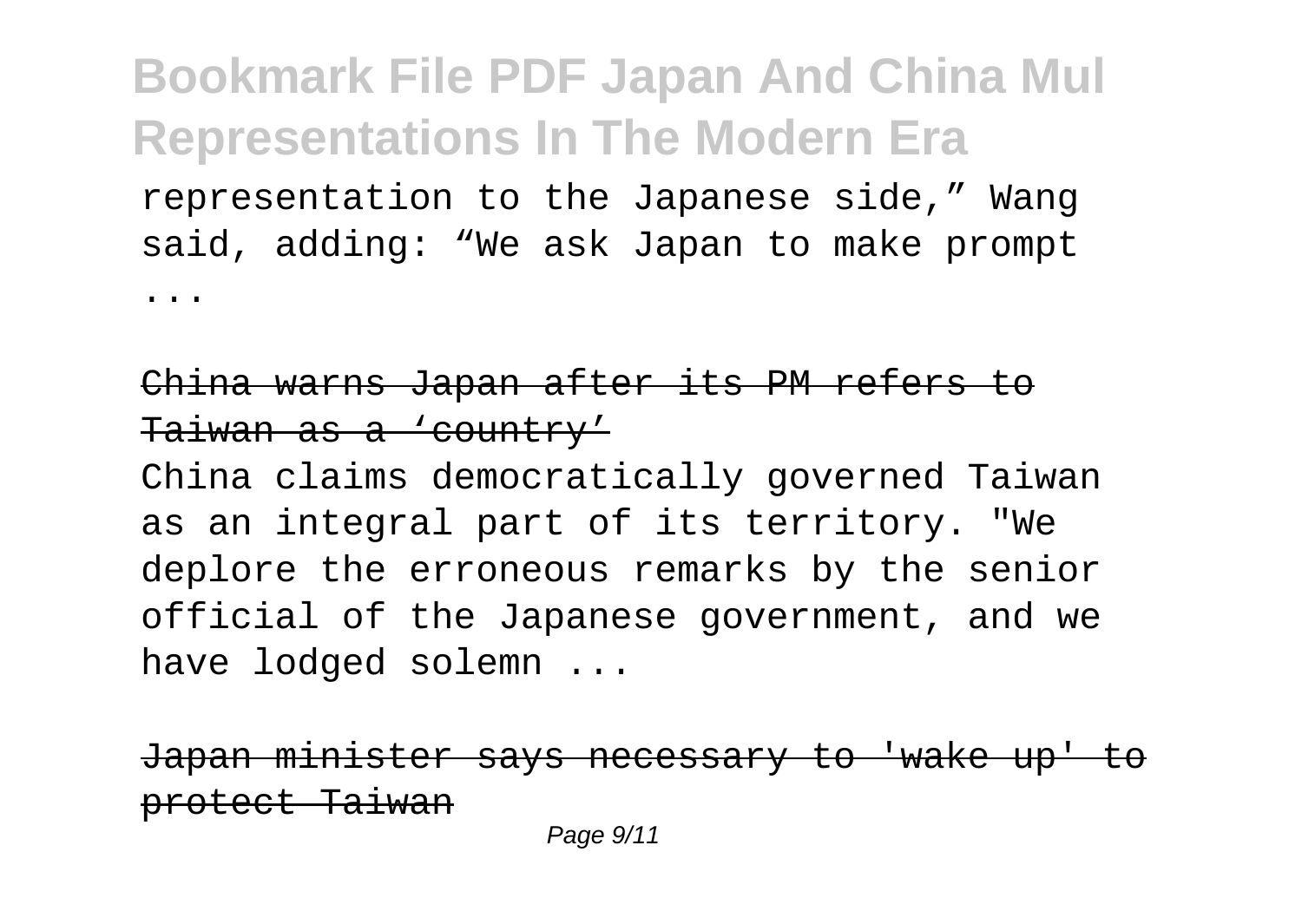READ FULL ARTICLE "The Chinese side is strongly dissatisfied with the erroneous remarks by the senior Japanese official and has lodged a solemn representation ... to China and also to Russia ...

Japanese warning to 'wake up' to protect Taiwan hits a nerve in Beijing Nakayama said Japan and Taiwan ... have lodged solemn representations," said Chinese foreign ministry spokesman Wang Wenbin, adding that Nakayama had "falsely accused" China over "normal national ...